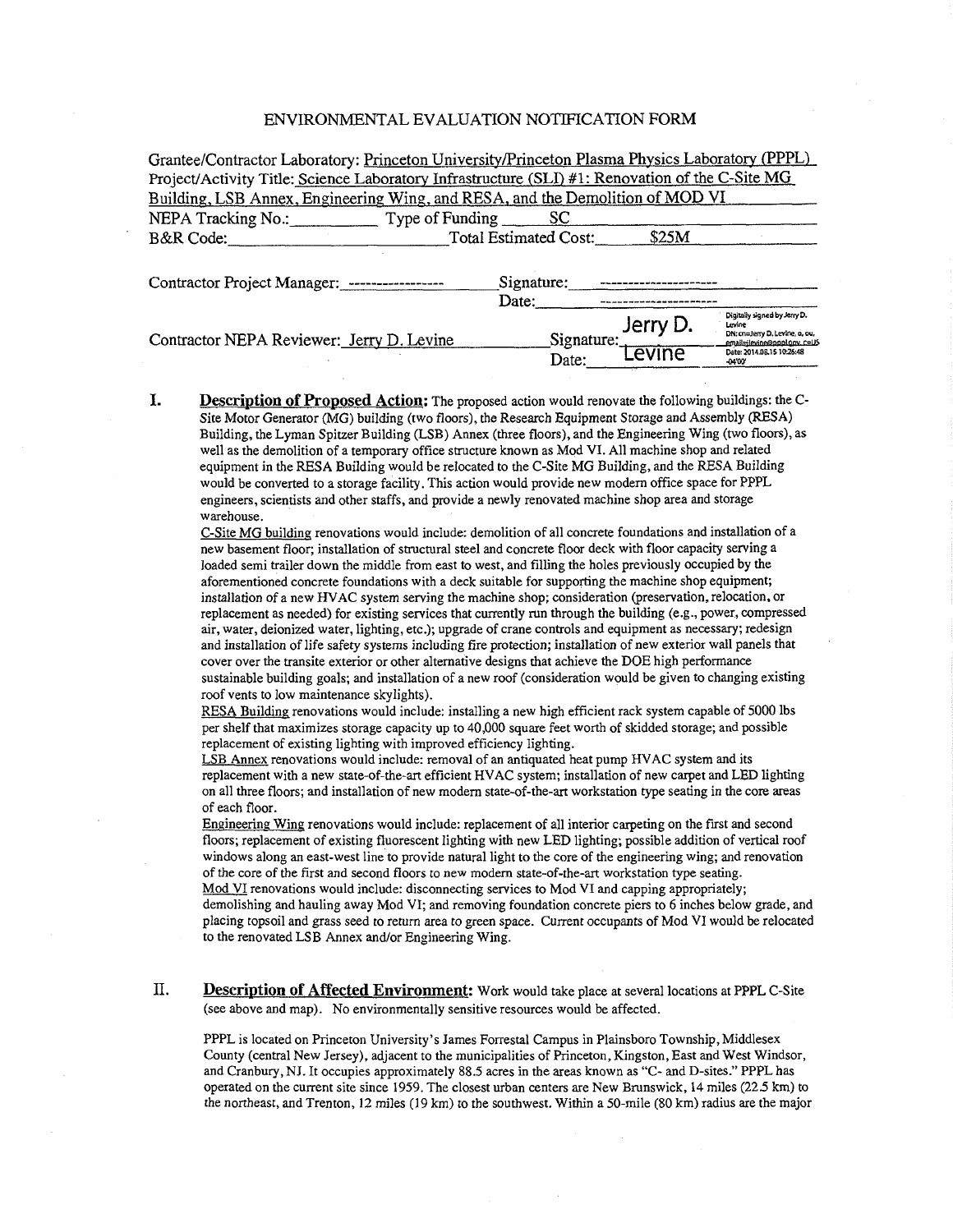urban centers of New York City, Philadelphia, and Newark. Princeton University's main campus is approximately three miles west of the site, primarily located within the borough of Princeton.

The estimated resident population within 10 miles (16 kilometers) of PPPL is about 500,000. The total estimated population within a 50-mile (80 kilometer) radius of PPPL is approximately 16.4 million.

Surrounding the site are lands of preserved and undisturbed areas including upland forest, wetlands, open grassy areas, and a minor stream, Bee Brook, which flows along PPPL's eastern boundary. These areas are designated as open space in the James Forrestal Campus (JFC) site development plan.

The climate of central New Jersey is classified as mid-latitude, rainy climate with mild winters, hot summers, and no dry season. Temperatures may range from below zero to above 100 degrees Fahrenheit (°F) (-17 .8° Celsius (C) to 37.8° C); extreme temperatures typically occur once every five years. Approximately half the year, from late April until mid-October, the days are freeze-free. Normally, the climate is moderately humid with a total average precipitation about 46 inches (116 em) evenly distributed throughout the year.

Science Laboratory Infrastructure (SLI) #1: Renovation of the C-Site MG Building, LSB Annex, Engineering Wing, and RESA, and the Demolition of MOD VI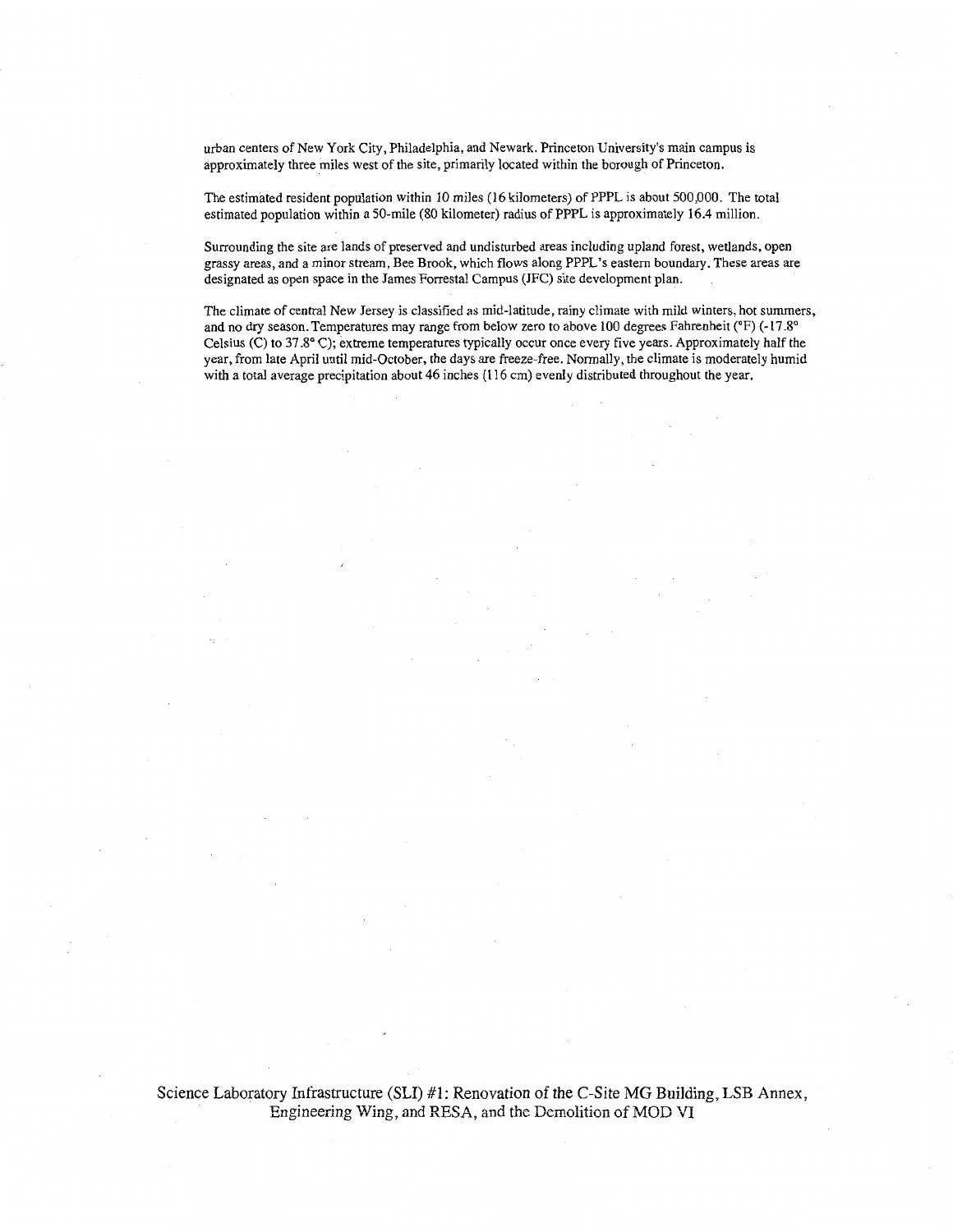III. Potential Environmental Effects: (Attach explanation for each "yes" response, and "no" responses if additional information is available and could be significant in the decision making process.)

A. Sensitive Resources: Will the proposed action result in changes and/or disturbances to any of the following resources?

|     |                                                           | Yes/No |
|-----|-----------------------------------------------------------|--------|
| 1.  | Threatened/Endangered Species and/or Critical Habitats    | 1. No  |
| 2.  | Other Protected Species (e.g. Burros, Migratory Birds)    | 2. No  |
| 3.  | Wetlands                                                  | 3. No  |
| 4.  | Archaeological/Historic Resources                         | 4. No  |
| 5.  | Prime, Unique or Important Farmland                       | 5. No  |
| 6.  | Non-Attainment Areas                                      | 6. No  |
| 7.  | Class I Air Quality Control Region                        | 7. No  |
| 8.  | Special Sources of Groundwater (e.g. Sole Source Aquifer) | 8. No  |
| 9.  | Navigable Air Space                                       | 9. No  |
| 10. | Coastal Zones                                             | 10. No |
| 11. | Areas w/Special National Designation                      |        |
|     | (e.g. National Forests, Parks, Trails)                    | 11. No |
| 12. | Floodplain                                                | 12. No |

B. Regulated Substances/Activities: Will the proposed action involve any of the following regulated substances or activities?

|     |                                                                                | Yes/No  |
|-----|--------------------------------------------------------------------------------|---------|
| 13. | Clearing or Excavation (indicate if greater                                    | 13. Yes |
|     | than 1 acre)                                                                   |         |
|     | Demolition of Mod VI would involve excavation/disturbance of about             |         |
|     | 10,000 $ft^2$ of area (0.23 acres).                                            |         |
| 14. | Dredge or Fill (under Clean Water Act section 404;                             |         |
|     | indicate if greater than 1 acre)                                               | 14. No  |
| 15. | Noise (in excess of regulations)                                               | 15. No  |
| 16. | Asbestos Removal                                                               | 16. Yes |
|     | Renovation of the C-Site MG Bldg may generate some asbestos waste, which would |         |
|     | be handled by an asbestos certified contractor.                                |         |
| 17. | <b>PCBs</b>                                                                    | 17. No  |
| 18. | Import, Manufacture or Processing of Toxic Substances                          | 18. No  |
| 19. | Chemical Storage/Use                                                           | 19. Yes |
|     | Chemical uselstorage should not change significantly from current activities.  |         |
| 20. | Pesticide Use                                                                  | 20. No  |
| 21. | Hazardous, Toxic, or Criteria Pollutant Air Emissions                          | 21. No  |
| 22. | Liquid Effluent                                                                | 22. Yes |
|     | Liquid effluents to sanitary sewer and detention basin should not change       |         |
|     | significantly from current activities.                                         |         |
| 23. | Underground Injection                                                          | 23. No  |
| 24. | Hazardous Waste                                                                | 24. No  |
| 25. | <b>Underground Storage Tanks</b>                                               | 25. No  |
| 26. | Radioactive (AEA) Mixed Waste                                                  | 26. No  |
| 27. | Radioactive Waste                                                              | 27. No  |
| 28. | Radiation Exposures                                                            | 28. No  |

Science Laboratory Infrastructure (SLI) #1: Renovation of the C-Site MG Building, LSB Annex, Engineering Wing, and RESA, and the Demolition of MOD VI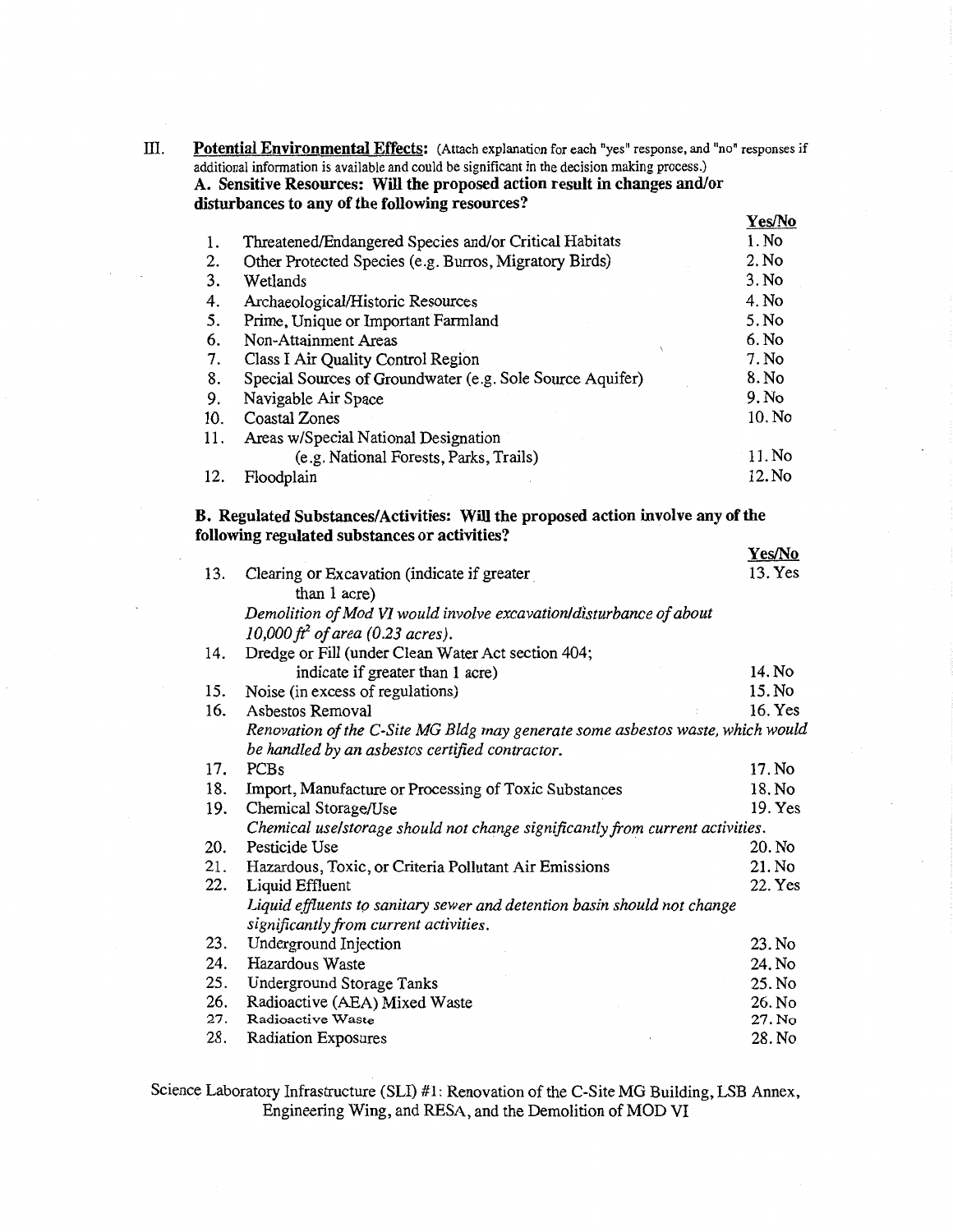**C. Other Relevant Disclosures. Will the proposed action involve the following?** 

 $\overline{a}$ 

|     |                                                                                     | Yes/No  |
|-----|-------------------------------------------------------------------------------------|---------|
| 29. | A threatened violation of ES&H regulations/permit                                   |         |
|     | requirements                                                                        | 29. No  |
|     | The requirements of 10CFR851 (as implemented under the DOE approved PPPL            |         |
|     | Worker Safety and Health Program) would be applied to work at PPPL under this       |         |
|     | proposed action.                                                                    |         |
| 30. | Siting/Construction/Major Modification of Waste                                     |         |
|     | Recovery, or TSD Facilities                                                         | 30. No  |
| 31. | Disturbance of Pre-existing Contamination                                           | 31. No  |
| 32. | New or Modified Federal/State Permits                                               | 32. Yes |
|     | Environmental controls to remove welding fumes and other contaminants from          |         |
|     | machine shop operations would be assessed and any required permits obtained.        |         |
|     | Excavation/disturbance of >5,000 $ft^2$ of area for Mod VI demolition would require |         |
|     | obtaining a Soil Erosion and Sediment Control Permit from the Freehold Soil         |         |
|     | Conservation District.                                                              |         |
| 33. | Public controversy                                                                  | 33. No  |
| 34. | Action/involvement of Another Federal Agency                                        |         |
|     | (e.g. license, funding, approval)                                                   | 34. No  |
| 35. | Action of a State Agency in a State with NEPA-type law.                             |         |
|     | (Does the State Environmental Quality                                               |         |
|     | Review Act Apply?)                                                                  | 35. No  |
| 36. | <b>Public Utilities/Services</b>                                                    | 36. No  |
| 37. | Depletion of a Non-Renewable Resource                                               | 37. No  |

Science Laboratory Infrastructure (SLI) #1: Renovation of the C-Site MG Building, LSB Annex, Engineering Wing, and RESA, and the Demolition of MOD VI

 $\sim$ 

 $\mathbb{Z}^2$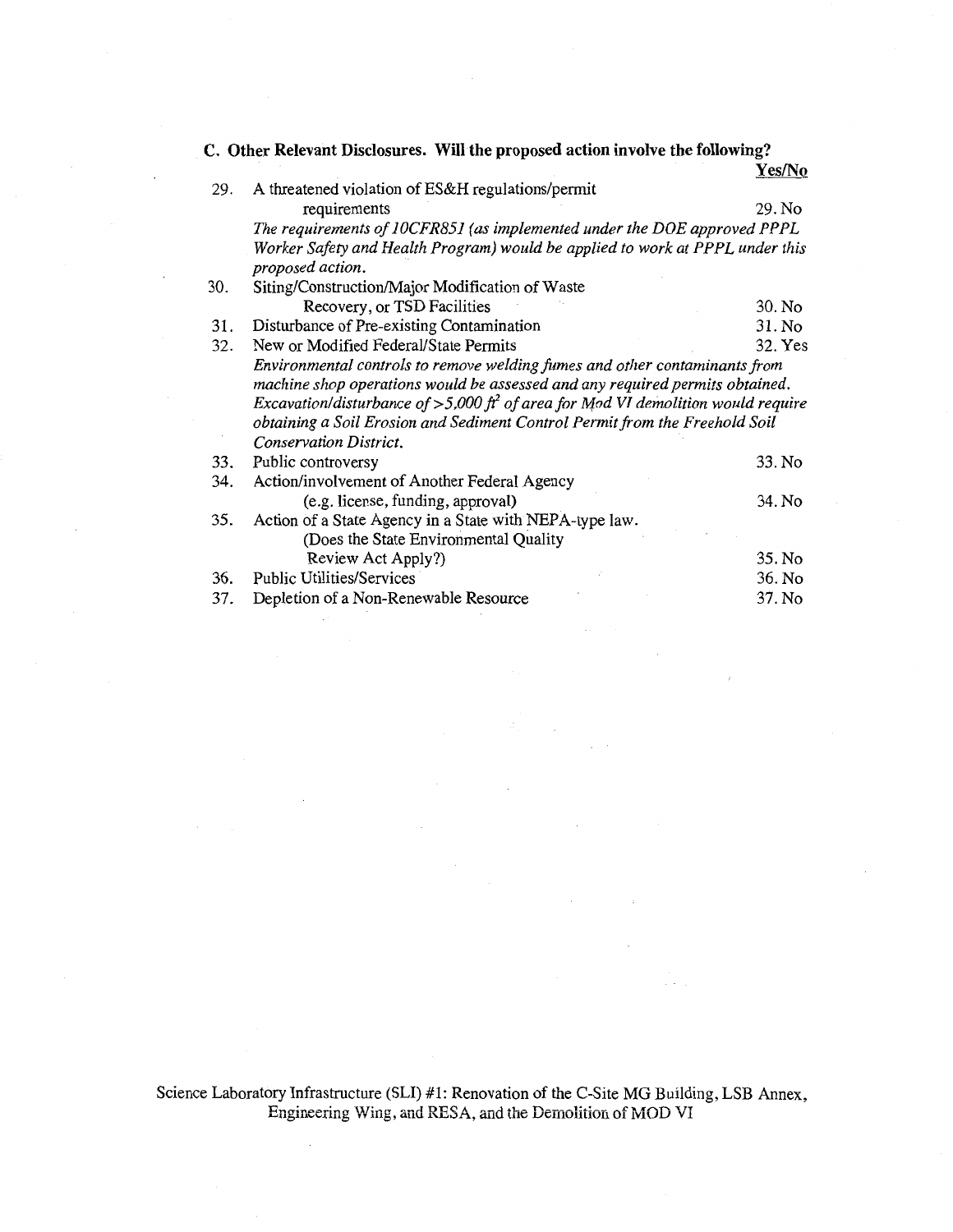IV. **Section D Determination:** Is the project/activity appropriate for a determination under Subpart D of the DOE NEPA Regulations for compliance with NEPA?

Yes

## **DOE-PSO NEPA Compliance Officer Review:**

Concurrence with Proposed Class of Action Recommended

EA EIS  $CX$ 

Category: Bl.l5 Support buildings; Bl.l6 Asbestos removal; Bl.23 Demolition and disposal of buildings; B1.31 Installation or relocation of machinery and equipment; B2.1 Workplace enhancements.

For Categorical Exclusions (CXs):

A. The proposed action fits within a class of actions that is listed in Appendix A or B to ·Subpart D.

For classes of actions listed in Appendix B, the following conditions are integral elements; i.e., to fit within a class, the proposal must not:

- 1) Threaten a violation of applicable statutory, regulatory, or permit requirements for environment, safety, and health, including DOE and/or Executive Orders;
- 2) Require siting, construction, or major expansion of waste storage, disposal, recovery, or treatment facilities, but may include such categorically excluded facilities;
- 3) Disturb hazardous substances, pollutants, contaminants, or CERCLA-excluded petroleum and natural gas products that pre-exist in the environment such that there would be uncontrolled or unpermitted releases; or
- 4) Adversely affect environmentally sensitive resources.
- B. There are no extraordinary circumstances related to the proposal that may affect the significance of the environmental effects of the proposal; and
- C. The proposal is not "connected" to other actions with potentially significant impacts, is not related to other proposed actions with cumulatively significant impacts, and is not precluded by 40 CPR 1506.1 or 10 CPR 1021.211.

Science Laboratory Infrastructure (SLI) #1: Renovation of the C-Site MG Building, LSB Annex, Engineering Wing, and RESA, and the Demolition of MOD VI